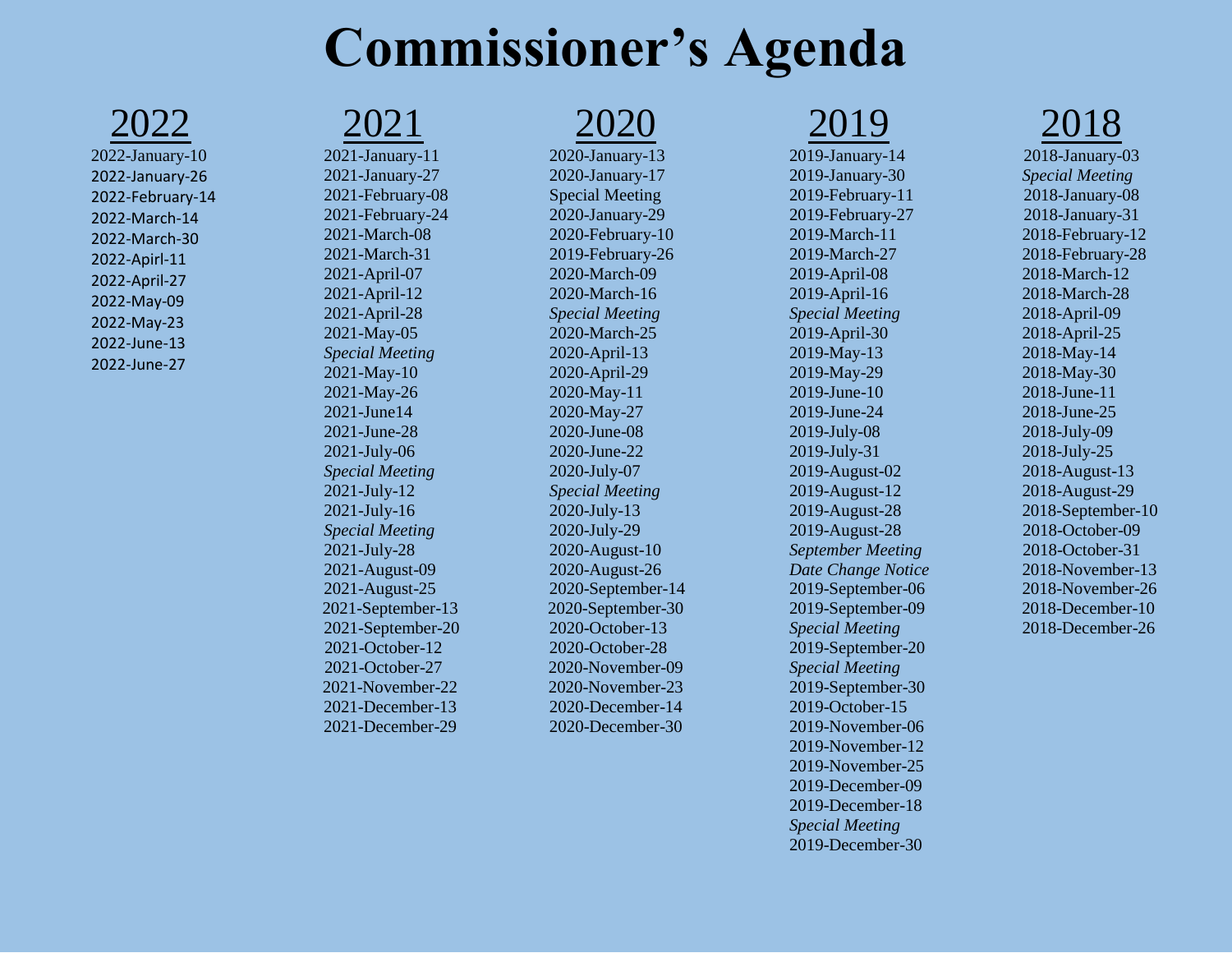## **Commissioner's Agenda**

2017

[2017-January 09](http://www.co.custer.id.us/wp-content/uploads/1/2.-2017-January-09-Agenda.pdf) [2017-January-25](http://www.co.custer.id.us/wp-content/uploads/1/1.-2017-January-25-Agenda-1.pdf) [2017-February-13](http://www.co.custer.id.us/wp-content/uploads/1/3.-2017-February-13-Agenda.pdf) [2017-February-22](http://www.co.custer.id.us/wp-content/uploads/1/4.-2017-February-22-Agenda.pdf) [2017-March-13](http://www.co.custer.id.us/wp-content/uploads/1/5.-2017-March-13-Agenda.pdf) [2017-March-29](http://www.co.custer.id.us/wp-content/uploads/1/6.-2017-March-29-Agenda-1.pdf) [2017-April-10](http://www.co.custer.id.us/wp-content/uploads/1/7.-2017-April-10-Agenda.pdf) [2017-April-26](http://www.co.custer.id.us/wp-content/uploads/1/MX-M314N_20170424_112158.pdf) [2017-May-08](http://www.co.custer.id.us/wp-content/uploads/1/9.-2017-May-08-Agenda.pdf) [2017-May-31](http://www.co.custer.id.us/wp-content/uploads/1/10.-2017-May-31-Agenda.pdf) [2017-June-12](http://www.co.custer.id.us/wp-content/uploads/1/11.-2017-June-12-Agenda.pdf) [2017-June-26](http://www.co.custer.id.us/wp-content/uploads/1/12.-2017-June-26-Agenda.pdf) [2017-July-10](http://www.co.custer.id.us/wp-content/uploads/1/13.-2017-July-10-Agenda.pdf) [2017-July-26](http://www.co.custer.id.us/wp-content/uploads/1/14.-2017-July-26-Agenda.pdf) [2017-August-14](http://www.co.custer.id.us/wp-content/uploads/1/MX-M314N_20170810_153219.pdf) [2017-August-30](http://www.co.custer.id.us/wp-content/uploads/1/16.-2017-August-30-Agenda.pdf) [2017-September-11](http://www.co.custer.id.us/wp-content/uploads/1/17.-2017-September-11-Agenda.pdf) [2017-September-29](http://www.co.custer.id.us/wp-content/uploads/1/18.-2017-September-29-Agenda.pdf) [2017-October-10](http://www.co.custer.id.us/wp-content/uploads/1/19.-2017-October-10-Agenda.pdf) [2107-October-25](http://www.co.custer.id.us/wp-content/uploads/1/20.-2017-October-25-Agenda.pdf) [2017-November-13](http://www.co.custer.id.us/wp-content/uploads/1/21.-2017-November-13-Agenda.pdf) [2017-November-27](http://www.co.custer.id.us/wp-content/uploads/1/21.-2017-November-27-Agenda.pdf) [2017-December-11](http://www.co.custer.id.us/wp-content/uploads/1/22.-2017-December-11-Agenda-1.pdf) [2017-December -27](http://www.co.custer.id.us/wp-content/uploads/1/23.-2017-December-27-Agenda.pdf)

2016 [2016-January-11](http://www.co.custer.id.us/wp-content/uploads/1/2016-January-11-Agenda.pdf) [2016-January-27](http://www.co.custer.id.us/wp-content/uploads/1/2.-2016-January-27-Agenda.pdf) [2016-January-27](http://www.co.custer.id.us/wp-content/uploads/1/3.-2016-January-27-Agenda-Amended.pdf) *[amended](http://www.co.custer.id.us/wp-content/uploads/1/3.-2016-January-27-Agenda-Amended.pdf)* [2016-February-08](http://www.co.custer.id.us/wp-content/uploads/1/2.-2016-February-08-Agenda.pdf) [2016-February-18](http://www.co.custer.id.us/wp-content/uploads/1/2a.-2016-February-18-Agenda.pdf)  *Special Meeting* [2016-February-24](http://www.co.custer.id.us/wp-content/uploads/1/3.-2016-February-24-Agenda.pdf) [2016-February-26](http://www.co.custer.id.us/wp-content/uploads/1/4.-2016-February-26-Agenda.pdf) *[Special Meeting](http://www.co.custer.id.us/wp-content/uploads/1/4.-2016-February-26-Agenda.pdf)*  [2016-March-07](http://www.co.custer.id.us/wp-content/uploads/1/8.-2016-March-7-Agenda-Special-Meeting.pdf) *[Special Meeting](http://www.co.custer.id.us/wp-content/uploads/1/8.-2016-March-7-Agenda-Special-Meeting.pdf)* [2106-March-14](http://www.co.custer.id.us/wp-content/uploads/1/9.-2106-March-14-Agenda.pdf) [2016-March-22](http://www.co.custer.id.us/wp-content/uploads/1/10.-2016-March-22-Agenda-Speical-Meeting.pdf)  *[Special Meeting](http://www.co.custer.id.us/wp-content/uploads/1/10.-2016-March-22-Agenda-Speical-Meeting.pdf)* [2016-March-30](http://www.co.custer.id.us/wp-content/uploads/1/11.-2016-March-30-Agenda.pdf) [2016-April-11](http://www.co.custer.id.us/wp-content/uploads/1/12.-2016-April-11-Agenda.pdf) [2106-April-18](http://www.co.custer.id.us/wp-content/uploads/1/13.-2106-April-18-Agenda-Special-Meeting.pdf) *Special Meeting* [2016 April 22](http://www.co.custer.id.us/wp-content/uploads/1/14.-2016-April-22-Agenda-Special-Meeting-1.pdf) *Special Meeting* [2016-April-27](http://www.co.custer.id.us/wp-content/uploads/1/15.-2016-April-27-Agenda.pdf) [2016-May-09](http://www.co.custer.id.us/wp-content/uploads/1/16.-2016-May-09-Agenda-revised-05-05.pdf) [2016-May-23](http://www.co.custer.id.us/wp-content/uploads/1/17.-2016-May-23-Agenda.pdf) [2016-June-13](http://www.co.custer.id.us/wp-content/uploads/1/18.-2016-June-13-Agenda.pdf) [2016-June-27](http://www.co.custer.id.us/wp-content/uploads/1/19.-2016-June-27-Agenda.pdf) [2016-July-07](http://www.co.custer.id.us/wp-content/uploads/1/20.-2016-July-07-Agenda-Speical-Meeting.pdf) *[Special Meeting](http://www.co.custer.id.us/wp-content/uploads/1/20.-2016-July-07-Agenda-Speical-Meeting.pdf)* [2016-July-11](http://www.co.custer.id.us/wp-content/uploads/1/21.-2016-July-11-Agenda-Speical-Meeting.pdf) [2016-July-25](http://www.co.custer.id.us/wp-content/uploads/1/13.-2016-July-25-2016-Executive-Session-Sepcial-Meeting.pdf)  *[Special Meeting](http://www.co.custer.id.us/wp-content/uploads/1/13.-2016-July-25-2016-Executive-Session-Sepcial-Meeting.pdf)* [2016-July-27](http://www.co.custer.id.us/wp-content/uploads/1/23.-2016-July-27-Agenda.pdf) [2016-August-01](http://www.co.custer.id.us/wp-content/uploads/1/24.-2016-August-01-Special-Meeting-1.pdf) *[Special Meeting](http://www.co.custer.id.us/wp-content/uploads/1/24.-2016-August-01-Special-Meeting-1.pdf)* [2016-August-08](http://www.co.custer.id.us/wp-content/uploads/1/25.-2016-August-08-Ameded-Agenda.pdf) [2016-August-31](http://www.co.custer.id.us/wp-content/uploads/1/26.-2016-August-31-Ameded-Agenda.pdf) [2016-September-](http://www.co.custer.id.us/wp-content/uploads/1/27.-2016-September-06-Agenda-1.pdf) 06 *Special Meeting* [2016-September-12](http://www.co.custer.id.us/wp-content/uploads/1/28.-2016-September-12-Agenda.pdf)

#### 2016

*(Continued)* [2016-September-30](http://www.co.custer.id.us/wp-content/uploads/1/29.-2016-September-30-Cancel-Notice.pdf) *[Cancel Notic](http://www.co.custer.id.us/wp-content/uploads/1/29.-2016-September-30-Cancel-Notice.pdf)*e [2016-October-11](http://www.co.custer.id.us/wp-content/uploads/1/30.-2016-October-11-Agenda.pdf) [2016-October-26](http://www.co.custer.id.us/wp-content/uploads/1/31.-2016-October-26-Agenda.pdf) [2016-November-14](http://www.co.custer.id.us/wp-content/uploads/1/32.-2016-November-14-Agenda.pdf) [2016-November-28](http://www.co.custer.id.us/wp-content/uploads/1/33.-2016-November-28-Agenda.pdf) [2016-December-12](http://www.co.custer.id.us/wp-content/uploads/1/34.-2016-December-12-Agenda.pdf) [2016-December-28](http://www.co.custer.id.us/wp-content/uploads/1/35.-2016-December-28-Agenda.pdf)

### 2015

[2015-January-12](http://www.co.custer.id.us/wp-content/uploads/1/2015-01-12-CC-Commisioneers-Agenda1.pdf) [2015-January-28](http://www.co.custer.id.us/wp-content/uploads/1/2015-01-28-CC-Commissioners-Agenda.pdf) [2015-February-09](http://www.co.custer.id.us/wp-content/uploads/1/2015-02-09-CC-Commissioners-Agenda1.pdf)

[2015-February-25](http://www.co.custer.id.us/wp-content/uploads/1/2015-02-25-CC-Commissioners-Agenda.pdf) [2015-March-09](http://www.co.custer.id.us/wp-content/uploads/1/2015-03-09-CC-Commissoners-Agenda.pdf)

2015-March-25 *Cancelled, Next Meeting* 04/13/15 [2015-April-13](http://www.co.custer.id.us/wp-content/uploads/1/2015-04-13-CC-Commissioners-Agenda.pdf) [2015-April-29](http://www.co.custer.id.us/wp-content/uploads/1/2015-04-29-CC-Commissioners-Agenda.pdf) [2015-May-11](http://www.co.custer.id.us/wp-content/uploads/1/2015-05-11-CC-Commissioners-Agenda.pdf) [2015-May-27](http://www.co.custer.id.us/wp-content/uploads/1/2015-05-27-CC-Commisioners-Agenda.pdf) [2015-June-04](http://www.co.custer.id.us/wp-content/uploads/1/2015-06-04-CC-Commissioner-Proceedings.pdf) [2015-June-22](http://www.co.custer.id.us/wp-content/uploads/1/2015-06-22-CC-Commissioners-Agenda.pdf) [2015-July-13](http://www.co.custer.id.us/wp-content/uploads/1/2015-07-13-CC-Commissioners-Agenda.pdf) 

[2015-July-29](http://www.co.custer.id.us/wp-content/uploads/1/2015-07-29-CC-Commissioners-Agenda.pdf) [2015-August-10](http://www.co.custer.id.us/wp-content/uploads/1/2015-08-10-CC-Comissioners-Agenda.pdf) [2015-August-26](http://www.co.custer.id.us/wp-content/uploads/1/2015-08-26-CC-Commissioners-Agenda.pdf) [2015-September-14](http://www.co.custer.id.us/wp-content/uploads/1/2015-09-14-CC-Commissioners-Agenda.pdf)

2015-September-30 *Cancelled* [2015-October-05](http://www.co.custer.id.us/wp-content/uploads/1/2015-10-05-CC-Commissioners-Agenda.pdf) [2015-October-15](http://www.co.custer.id.us/wp-content/uploads/1/2015-10-15-Special-Meeting.pdf)  *[Special Meeting](http://www.co.custer.id.us/wp-content/uploads/1/2015-10-15-Special-Meeting.pdf)* [2015-October-28](http://www.co.custer.id.us/wp-content/uploads/1/2015-10-28-CC-Commissioners-Agenda.pdf) [2015-November-09](http://www.co.custer.id.us/wp-content/uploads/1/2015-11-09-CC-Commissioners-Agenda.pdf) [2015-November-23](http://www.co.custer.id.us/wp-content/uploads/1/2015-11-23-CC-Commissioners-Agenda.pdf) [2015-December-14](http://www.co.custer.id.us/wp-content/uploads/1/2015-12-14-CC-Commissioners-Agenda.pdf) [2015-December-30](http://www.co.custer.id.us/wp-content/uploads/1/2015-12-30-CC-Commissioners-Agenda1.pdf)



[2014-February-10](http://www.co.custer.id.us/wp-content/uploads/1/2014-02-10-CC-Commissioners-Agenda1.pdf) [2014-February-26](http://www.co.custer.id.us/wp-content/uploads/1/2014-02-26-CC-Commissioners-Agenda.pdf)

[2014-March-26](http://www.co.custer.id.us/wp-content/uploads/1/2014-03-26-CC-Commissioners-Agenda.pdf) [2014-April-14](http://www.co.custer.id.us/wp-content/uploads/1/2014-04-14-CC-Commissioners-Agenda.pdf) [2014-April-30](http://www.co.custer.id.us/wp-content/uploads/1/2014-04-30-CC-Commissioners-Agenda.pdf) [2014-May-12](http://www.co.custer.id.us/wp-content/uploads/1/2014-05-12-CC-Commissioners-Agenda.pdf) [2104-May-28](http://www.co.custer.id.us/wp-content/uploads/1/05-28-2014-CC-Commissioners-Agenda.pdf)

[2014-June-09](http://www.co.custer.id.us/wp-content/uploads/1/2014-06-09-CC-Commissioners-Agenda.pdf) [2014-June-23](http://www.co.custer.id.us/wp-content/uploads/1/2014-06-23-CC-Commissioners-Agenda.pdf) *Reassessed to 06/26* [2014-July-14](http://www.co.custer.id.us/wp-content/uploads/1/2014-07-14-CC-Commissioners-Aganda-Reviesed.pdf) 2014- [July-30](http://www.co.custer.id.us/wp-content/uploads/1/2014-07-30-CC-Commissioners-Agenda.pdf) [2014-August-11](http://www.co.custer.id.us/wp-content/uploads/1/2014-08-11-CC-Commissioners-Agenda1.pdf) [2014-August-27](http://www.co.custer.id.us/wp-content/uploads/1/2014-08-27-CC-Commissioners-Agenda1.pdf) [2014-September-08](http://www.co.custer.id.us/wp-content/uploads/1/2014-09-08-CC-Commissioners-Agenda1.pdf) [2014-September-24](http://www.co.custer.id.us/wp-content/uploads/1/2014-09-24-CC-Commissioners-Agenda.pdf) [2014-October-14](http://www.co.custer.id.us/wp-content/uploads/1/2014-10-14-CC-Commissioners-Agenda1.pdf) [2014-October-29](http://www.co.custer.id.us/wp-content/uploads/1/2014-10-29-CC-Commissioners-Agenda.pdf) [2014-November-10](http://www.co.custer.id.us/wp-content/uploads/1/2014-11-10-CC-Commissioners-Agenda.pdf) [2014-November-24](http://www.co.custer.id.us/wp-content/uploads/1/2014-11-24-CC-Commissioners-Agenda.pdf)

[2014-December-31](http://www.co.custer.id.us/wp-content/uploads/1/2014-12-31-CC-Commissioners-Agenda.pdf)